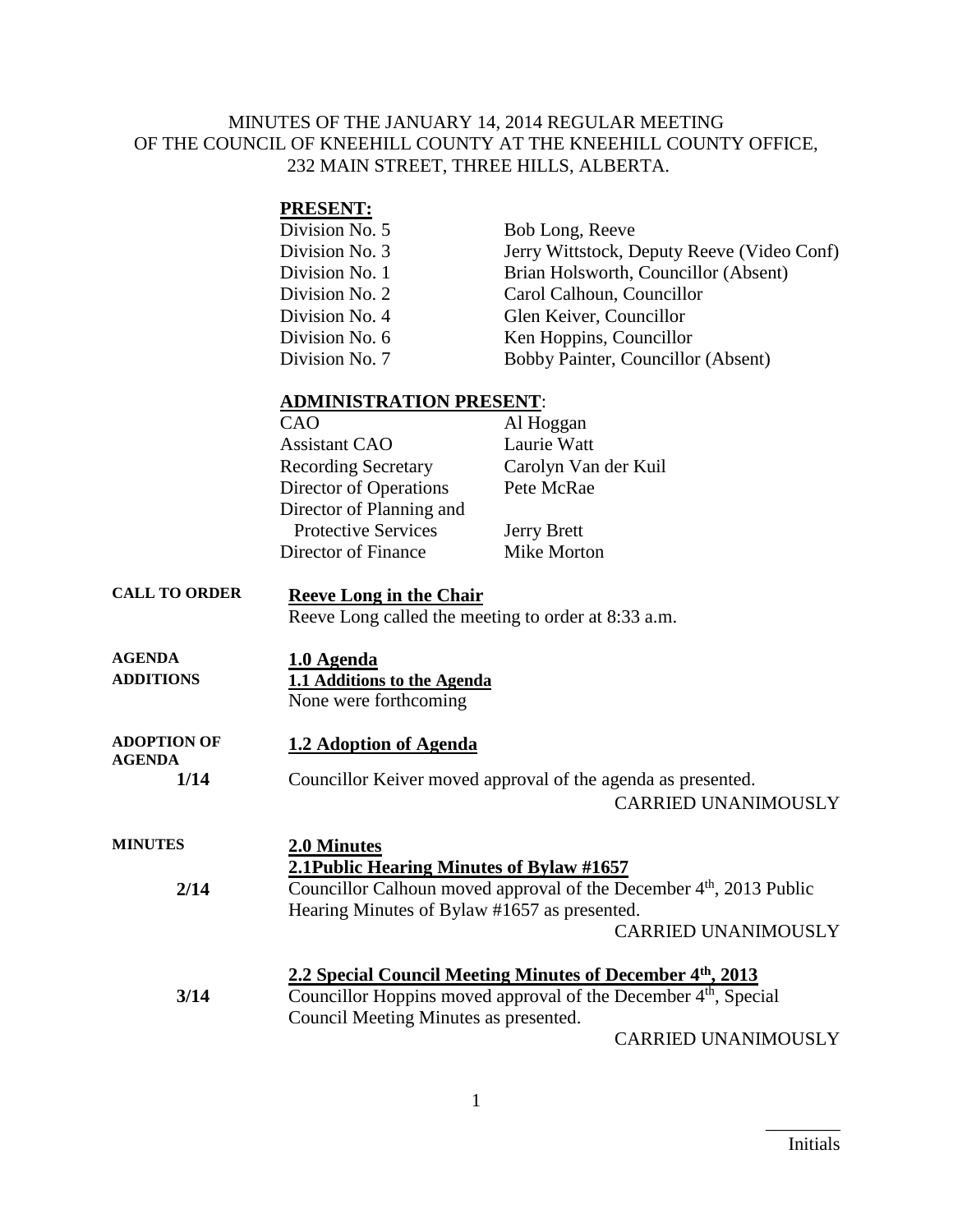|                           | 2.3 Regular Council Meeting Minutes of December 17th, 2013                                              |
|---------------------------|---------------------------------------------------------------------------------------------------------|
| 4/14                      | Councillor Calhoun moved approval of the December 17 <sup>th</sup> , 2013 Council                       |
|                           | Meeting minutes as amended.                                                                             |
|                           | <b>CARRIED UNANIMOUSLY</b>                                                                              |
| <b>OPERATIONS</b>         |                                                                                                         |
| <b>OPER SUMMARY</b>       | <b>4.0 Operations</b>                                                                                   |
| 5/14                      | <b>4.1 Operations Summary</b><br>Councillor Calhoun moved that Council receive the Operations Report as |
|                           | presented.                                                                                              |
|                           | <b>CARRIED UNANIMOUSLY</b>                                                                              |
|                           | Debi Moon, reporter for the Capital, entered the meeting at 8:46 a.m.                                   |
| <b>GRADERS</b>            | <b>4.2 Contract Graders vs Kneehill Owned Graders</b>                                                   |
| 6/14                      | Councillor Hoppins moved to receive the Contract Grader versus                                          |
|                           | Kneehill Owned Graders Report as information.                                                           |
|                           | <b>CARRIED UNANIMOUSLY</b>                                                                              |
| 7/14                      | Councillor Wittstock moved to confirm that one additional grader be                                     |
|                           | purchased as part of the 2014 Capital Program.                                                          |
|                           | <b>CARRIED UNANIMOUSLY</b>                                                                              |
|                           |                                                                                                         |
| <b>FINANCE</b>            | 5.0 Finance                                                                                             |
| <b>BANK REC</b>           | 5.1 November 2013 Bank Reconciliation                                                                   |
| 8/14                      | Councillor Hoppins moved that Council receive the November 2013                                         |
|                           | Bank Reconciliation Report as presented.                                                                |
|                           | <b>CARRIED UNANIMOUSLY</b>                                                                              |
| <b>PLAN &amp; PROTECT</b> | <b>6.0 Planning and Protective Services</b>                                                             |
| <b>BYLAW #1657</b>        | 6.1 Bylaw 1657- Land Use Bylaw 1564 Amendment, Badlands                                                 |
|                           | <b>Motorsports Resort from "A" Agriculture to "DC4" Direct Control</b>                                  |
| 9/14                      | Councillor Hoppins moved third reading for Bylaw 1657 for the                                           |
|                           | redesignation of the Land from "A" to "DC4" as amended by Schedule                                      |
|                           | $\mathrm{``D~''}.$                                                                                      |
|                           | <b>CARRIED</b>                                                                                          |
|                           | The meeting recessed from $9:00$ a.m. to $9:10$ a.m.                                                    |
| <b>NEW BUSINESS</b>       | <b>8.0 New Business</b>                                                                                 |
| <b>CAO REPORT</b>         | 8.1 CAO Report                                                                                          |
| 10/14                     | Councillor Keiver moved that the CAO Report for December 2013 be                                        |
|                           | received for information.                                                                               |
|                           | <b>CARRIED UNANIMOUSLY</b>                                                                              |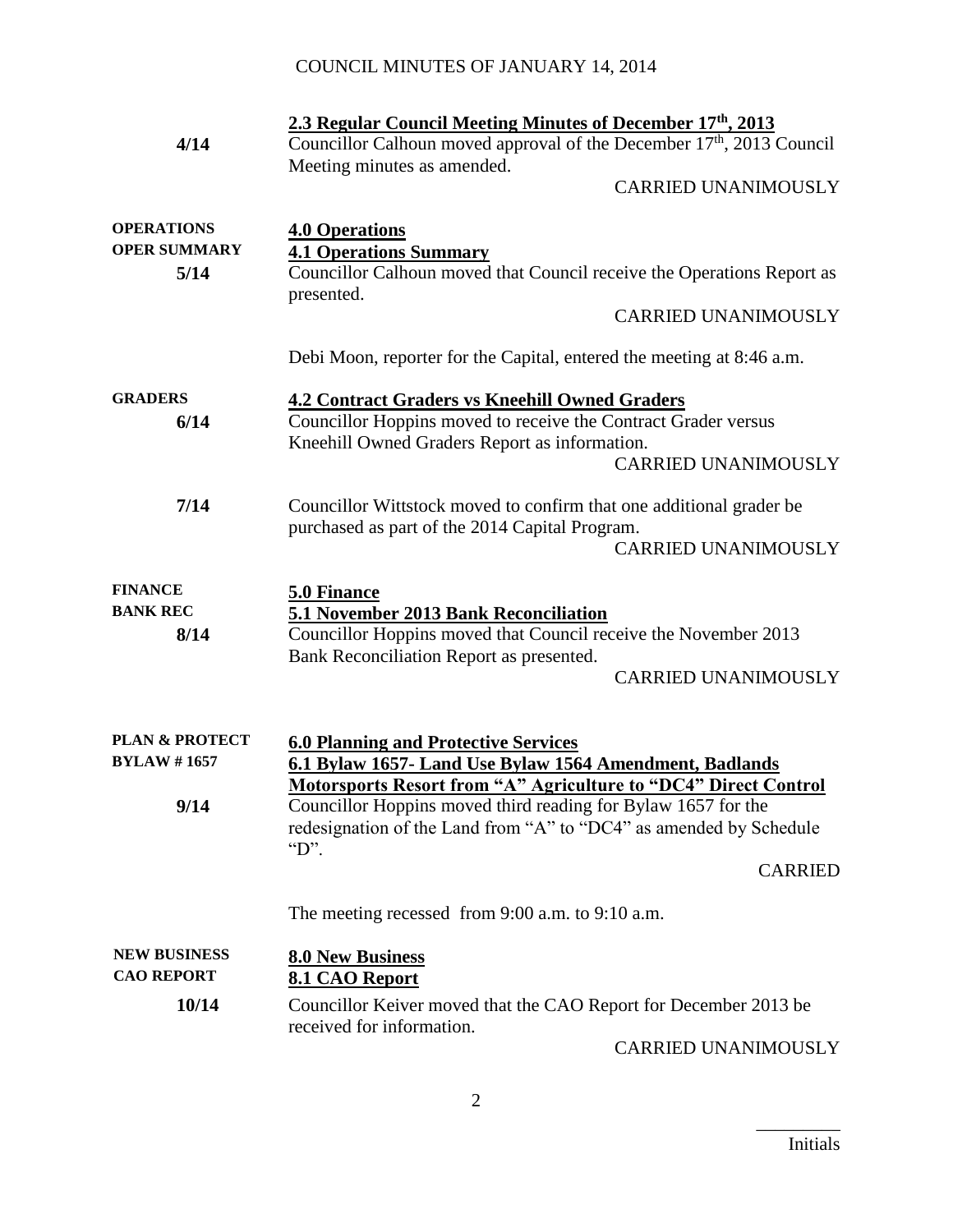| <b>STRAT PLANNING</b>              | <b>8.2 Strategic Planning Dates</b>                                                                                                                                                                                                                                                                                                                                                                                                                                                                                                                                                                                                                                              |  |
|------------------------------------|----------------------------------------------------------------------------------------------------------------------------------------------------------------------------------------------------------------------------------------------------------------------------------------------------------------------------------------------------------------------------------------------------------------------------------------------------------------------------------------------------------------------------------------------------------------------------------------------------------------------------------------------------------------------------------|--|
| 11/14                              | Councillor Hoppins moved that Council approves the Strategic Planning<br>meeting for the dates of April 24th and 25th, 2014 and that<br>Administration be directed to complete all necessary arrangements for<br>this scheduled meeting.                                                                                                                                                                                                                                                                                                                                                                                                                                         |  |
|                                    | <b>CARRIED UNANIMOUSLY</b>                                                                                                                                                                                                                                                                                                                                                                                                                                                                                                                                                                                                                                                       |  |
| <b>RATEPAYER MTG</b><br>12/14      | <b>8.3 Annual Ratepayer Meeting Date</b><br>Councillor Calhoun moved that Council select the following date of April<br>16, 2014 for the Annual Ratepayer Meeting.<br><b>CARRIED UNANIMOUSLY</b>                                                                                                                                                                                                                                                                                                                                                                                                                                                                                 |  |
| <b>TRI-CAMPUS</b><br><b>SCHOOL</b> | 8.4 Acme, Carbon, Dr. Elliott School Request                                                                                                                                                                                                                                                                                                                                                                                                                                                                                                                                                                                                                                     |  |
| 13/14                              | Councillor Calhoun moved that Council provides support to the Acme,<br>Carbon and Dr. Elliott Schools in applying for financial grants and direct<br>administration to create a letter of support.<br><b>CARRIED UNANIMOUSLY</b>                                                                                                                                                                                                                                                                                                                                                                                                                                                 |  |
| <b>ASB POLICIES</b><br>14/14       | <b>8.5 Agricultural Service Board Policies</b><br>Councillor Wittstock moved that Council approve amendments to:<br><b>Agricultural Pest Policies: Grasshopper Control, Nuisance Species,</b><br>Coyote Predation, Clubroot Control<br>Soil Conservation Policies: Stubble Burning, Equipment Rental<br><b>Animal Health Policies:</b> Livestock Health and Disease Control<br><b>Administrative Policies: Pesticide Container Collection, Haying</b><br>County Road Allowances, Public Lands Mowing.<br>Delete existing Policy 1-6 dealing with staff license, certification fees<br>and training as well as 1-18 dealing with shelterbelt trees.<br><b>CARRIED UNANIMOUSLY</b> |  |
| <b>SPRING 2014 AAMDC</b><br>15/14  | <b>8.6 Spring 2014 AAMDC Convention-Ministerial Meetings</b><br>Councillor Calhoun moved that no Ministerial meetings are required at<br>the Spring AAMDC Convention.<br><b>CARRIED UNANIMOUSLY</b>                                                                                                                                                                                                                                                                                                                                                                                                                                                                              |  |
| <b>COUNCIL REPORTS</b>             | <b>10.0 Council and Committee Reports</b><br><b>10.1 AQUA7-</b> Written report was submitted from Councillor Wittstock<br>on the AQUA 7 Organizational and Regular Meeting that was held on<br>December 18, 2013.                                                                                                                                                                                                                                                                                                                                                                                                                                                                |  |
|                                    | <b>10.2 Drumheller Solid Waste Management Association-</b> Written<br>report was submitted from Councillor Calhoun on the Drumheller Solid<br>Waste Management Association meeting that was held on December<br>$19th$ , 2013.                                                                                                                                                                                                                                                                                                                                                                                                                                                   |  |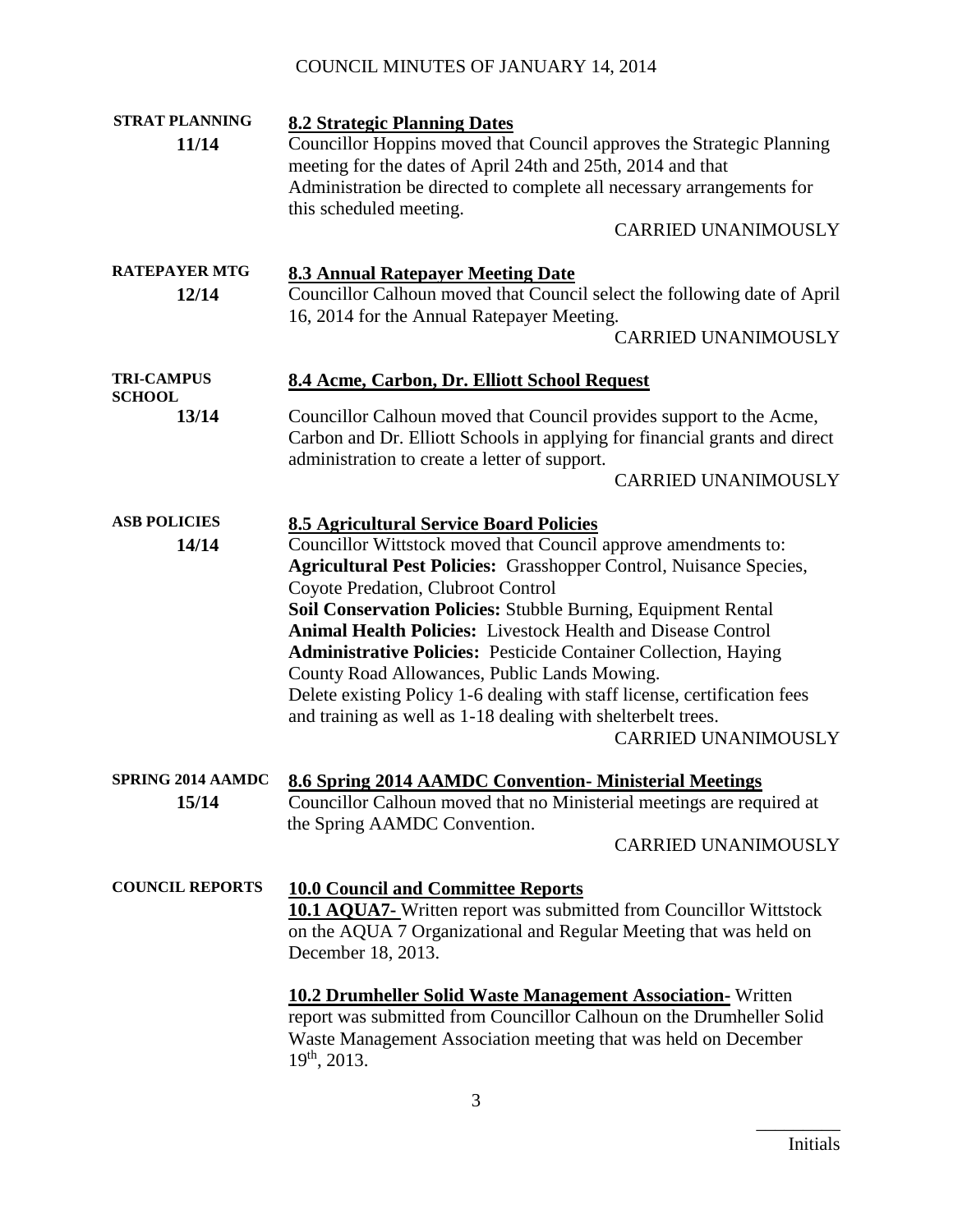| 16/14                            | Councillor Hoppins moved that Council receive the Council and<br>Committee reports as presented.                                                                                                                                             |
|----------------------------------|----------------------------------------------------------------------------------------------------------------------------------------------------------------------------------------------------------------------------------------------|
|                                  | <b>CARRIED UNANIMOUSLY</b>                                                                                                                                                                                                                   |
| <b>CORRESPONDENCE</b><br>17/14   | <b>11.0 Correspondence Report</b><br>Councillor Keiver moved that Council receive the Correspondence<br>Report as presented.<br><b>CARRIED UNANIMOUSLY</b>                                                                                   |
|                                  | Debi Moon left the meeting at 9:53 a.m.                                                                                                                                                                                                      |
| <b>COUNCIL ACT LIST</b><br>18/14 | <b>12.0 Council Follow-up Action List</b><br>Councillor Calhoun moved Council receive the January 8th, 2014<br>Council Follow-Up Action List as presented for information.<br><b>CARRIED UNANIMOUSLY</b>                                     |
|                                  | The meeting recessed from 9:56 a.m. to 10:11 a.m.<br>Councillor Wittstock left the meeting at 9:56 a.m.                                                                                                                                      |
| <b>IN-CAMERA</b><br>19/14        | 14.0 In-Camera<br>Councillor Hoppins moved that Council go into In-camera at 10:11 a.m.<br><b>CARRIED UNANIMOUSLY</b>                                                                                                                        |
| 20/14                            | Councillor Keiver moved that Council go out of In-camera at 11:04 a.m.<br><b>CARRIED UNANIMOUSLY</b>                                                                                                                                         |
| <b>IN-CAMERA</b>                 | 15.0 Motions from In-Camera                                                                                                                                                                                                                  |
| <b>MOTIONS</b><br>21/14          | Councillor Hoppins moved that Council decline the application<br>submitted by the Carbon Outdoor Recreation Facility/Skate Park<br>Committee for the 2013 Recreation and Leisure Capital Funding Grant.<br><b>CARRIED UNANIMOUSLY</b>        |
| 22/14                            | Councillor Keiver moved that Council direct Administration to<br>investigate alternatives to the LAPP program.<br><b>CARRIED UNANIMOUSLY</b>                                                                                                 |
| 23/14                            | Councillor Calhoun moved that Council direct Administration to<br>investigate purchasing Plan 1353LK; Block 17; Lots 8-11; (Area south of<br>Kneehill Funeral Services and hedge) as future supplementary parking<br>for staff and visitors. |
|                                  | <b>CARRIED UNANIMOUSLY</b>                                                                                                                                                                                                                   |
| 24/14                            | Councillor Hoppins moved that Council direct Administration to                                                                                                                                                                               |